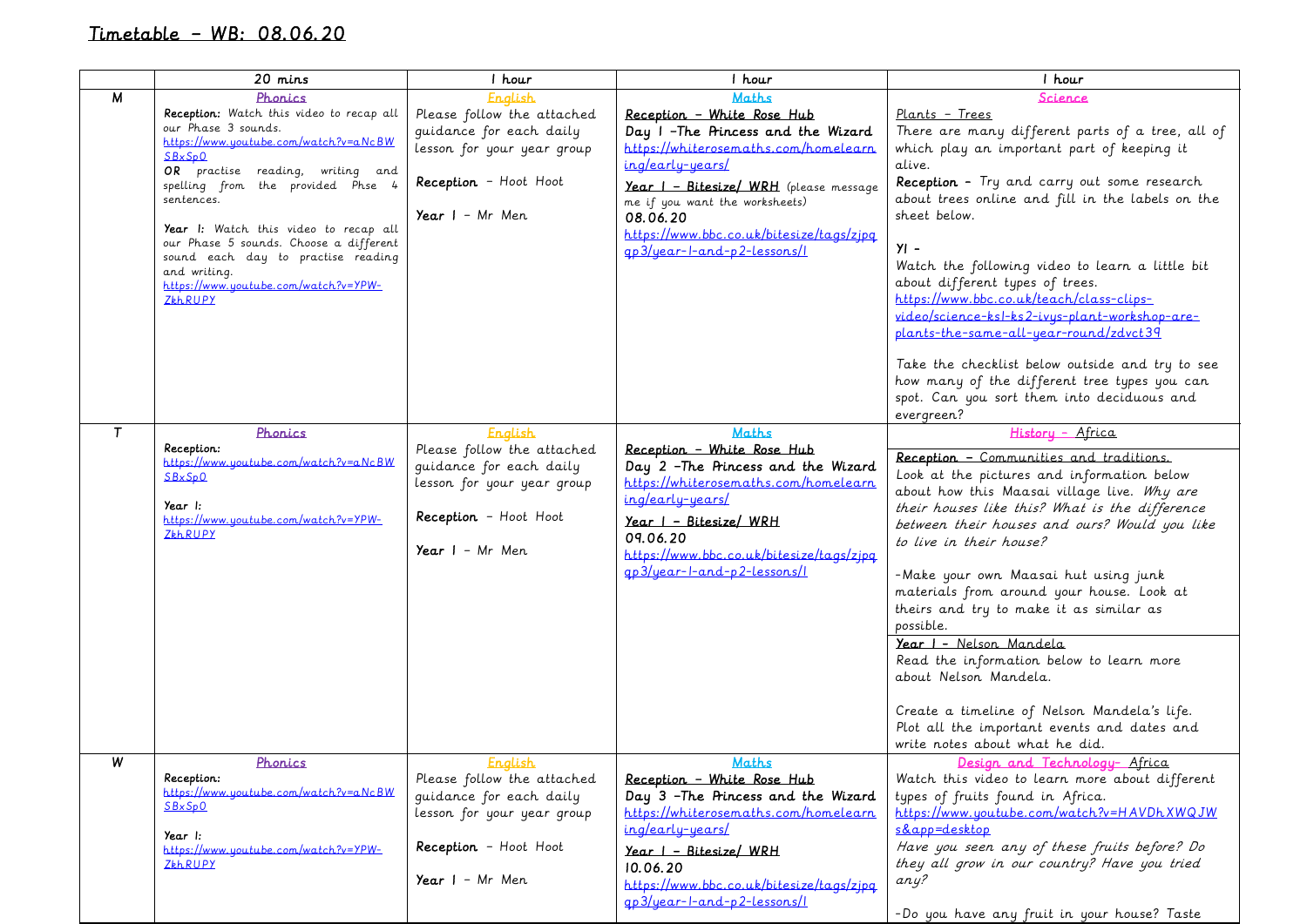|    |                                                                                                                                                                                                                                                                                                                                                                                                                          |                                                                                                                                                            |                                                                                                                                                                                                                                                                         | test as many different fruits as you can. Take<br>pictures and write about the fruits. Tell me<br>what you think of each one.                                                                                                                                                                                                                                                                    |
|----|--------------------------------------------------------------------------------------------------------------------------------------------------------------------------------------------------------------------------------------------------------------------------------------------------------------------------------------------------------------------------------------------------------------------------|------------------------------------------------------------------------------------------------------------------------------------------------------------|-------------------------------------------------------------------------------------------------------------------------------------------------------------------------------------------------------------------------------------------------------------------------|--------------------------------------------------------------------------------------------------------------------------------------------------------------------------------------------------------------------------------------------------------------------------------------------------------------------------------------------------------------------------------------------------|
| Th | Phonics                                                                                                                                                                                                                                                                                                                                                                                                                  | <b>English</b>                                                                                                                                             | <b>Maths</b>                                                                                                                                                                                                                                                            | <b>RE</b>                                                                                                                                                                                                                                                                                                                                                                                        |
|    | Reception: Watch this video to practise<br>reading our Phase 3 tricky words.<br>Choose a few of the tricky words to<br>practise spelling.<br>$https://www.you.tube.com/watch?v=TVMussf$<br>$AU\times 0$<br>OR practise reading and spelling Phase<br>4 tricky words.<br>Year I: Use the spelling list on dojo to<br>recap reading Phase 4 & 5 tricky<br>words. Choose a few of the tricky words<br>to practise spelling. | Please follow the attached<br>quidance for each daily<br>lesson for your year group<br>Reception - Hoot Hoot<br>Year $I - Mr$ Men.                         | Reception - White Rose Hub<br>Day 4 - The Princess and the Wizard<br>https://whiterosemaths.com/homelearn<br>ing/early-years/<br>$Year$ $I - Bitesize / WRH$<br>II.06.20<br>https://www.bbc.co.uk/bitesize/tags/zipg<br>gp3/year-l-and-p2-lessons/l                     | Rules:<br>Read the scripture below and discuss it with an<br>adult.<br>How do you think Peter felt when he heard<br>what Jesus had to say?<br>How do you make up with others after<br>something has gone wrong?<br>How do you feel when you realise you have to<br>keep forgiving?<br>- On a template of a steppingstone or footprint,<br>write a short prayer to God asking for<br>forgiveness. |
| F  | Phonics<br>Spelling Test<br>Ask a grown up to test you on 5-<br>10 words from our spelling list.                                                                                                                                                                                                                                                                                                                         | <b>English</b><br>Please follow the attached<br>quidance for each daily<br>lesson for your year group<br><b>Reception</b> - Hoot Hoot<br>Year $I - Mr$ Men | <b>Maths</b><br>Reception - White Rose Hub<br>Day 5 - The Princess and the Wizard<br>https://whiterosemaths.com/homelearn<br>ing/early-years/<br><u>Year I - Bitesize/ WRH</u><br>12.06.20<br>https://www.bbc.co.uk/bitesize/tags/zipa<br>$qp3/year-I-and-p2-lessons/l$ | Computing<br>Log onto purple mash to find a new 'To do' set<br>for this week. Following on from last weeks<br>Science, I would like you to create a poster all<br>about Spring. Watch the short video for ideas,<br>look outside your window, go for a walk etc. to<br>find information to add to your poster.<br>Save and submit once done so I can see it $\odot$                              |

Reading: Read for 10 minutes each day. You can access lots of online books on<https://home.oxfordowl.co.uk/>

### Home Learning Tips

LPDS TV has been devised for teachers, parents and children, offering short and simple tips, games and activities to keep children engaged with home learning. Each episode lasts around 10 minutes and will be available for free on the Learning Excellence YouTube channel and Facebook page on a weekly basis.

Episode Seven will go live at 9.30am on Monday 8<sup>th</sup> June and features 'magic hat' - a fun phonics game with English consultant Caroline Yabantu, a camping adventure at home with senior PE and outdoor education consultant Glen Swindlehurst, and 'race to the finish' - a simple maths game from maths consultant Peter Toogood. https://www.youtube.com/watch?v=0auoRW6bYRs

## PE:

I have attached a link to a PE plan with a weeks' worth of suggested activities. <https://lancashireschoolgames.co.uk/year-1-2-spar-lancashire-school-games-activity-timetable/>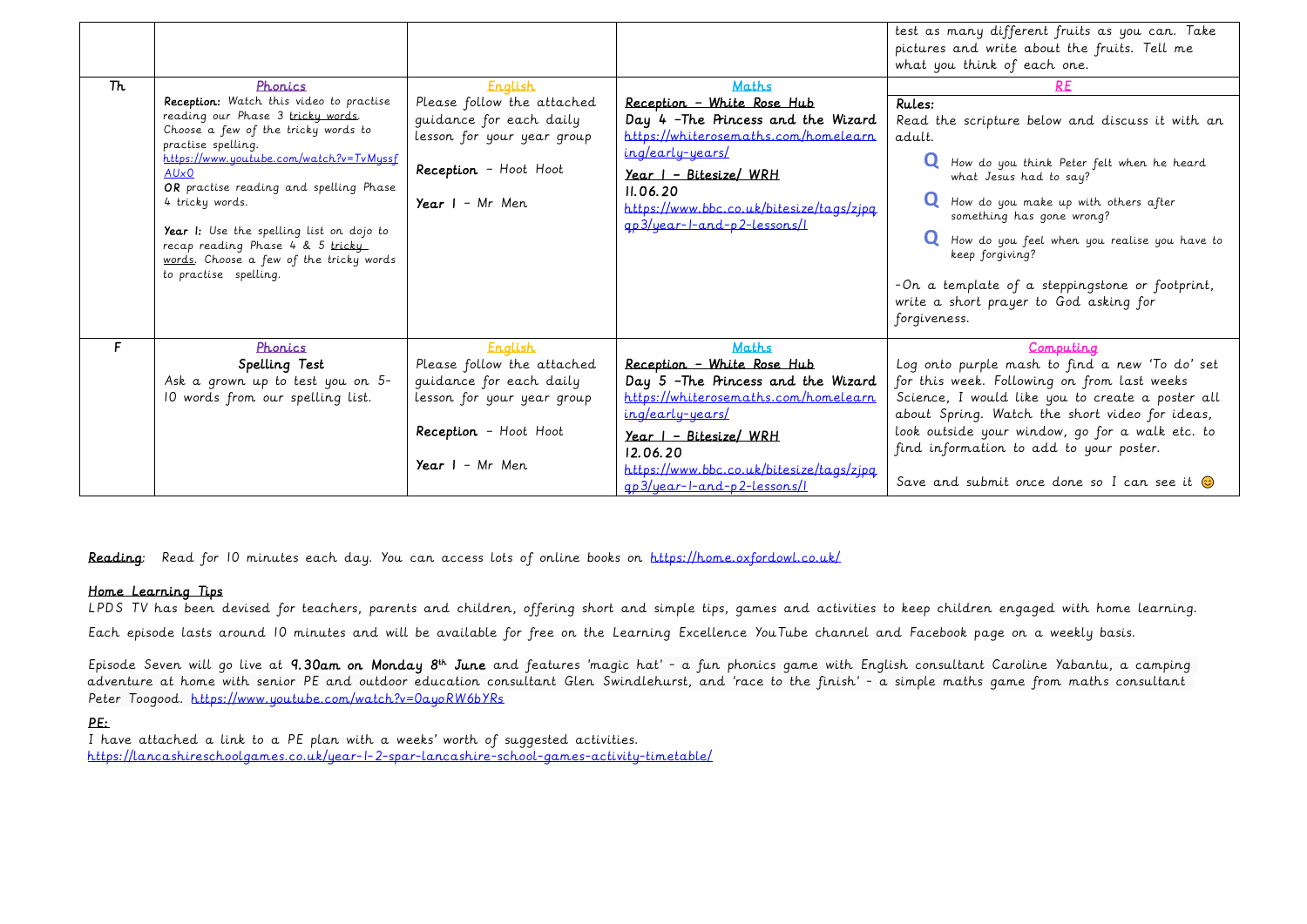# Label the Parts of a Tree

Write these words in the right box: roots, branches, trunk, bark, crown, leaves.

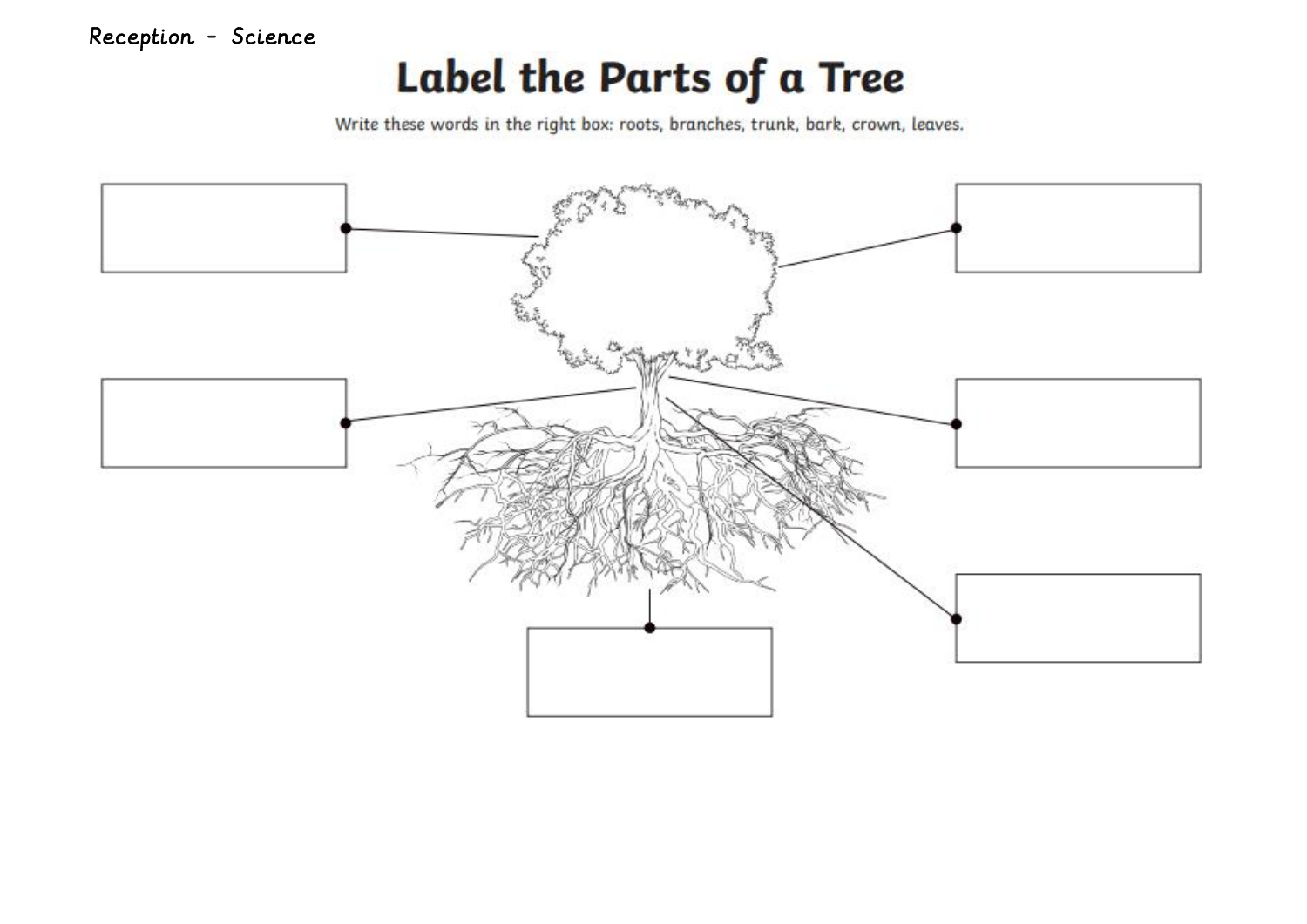# **Tree Identification**

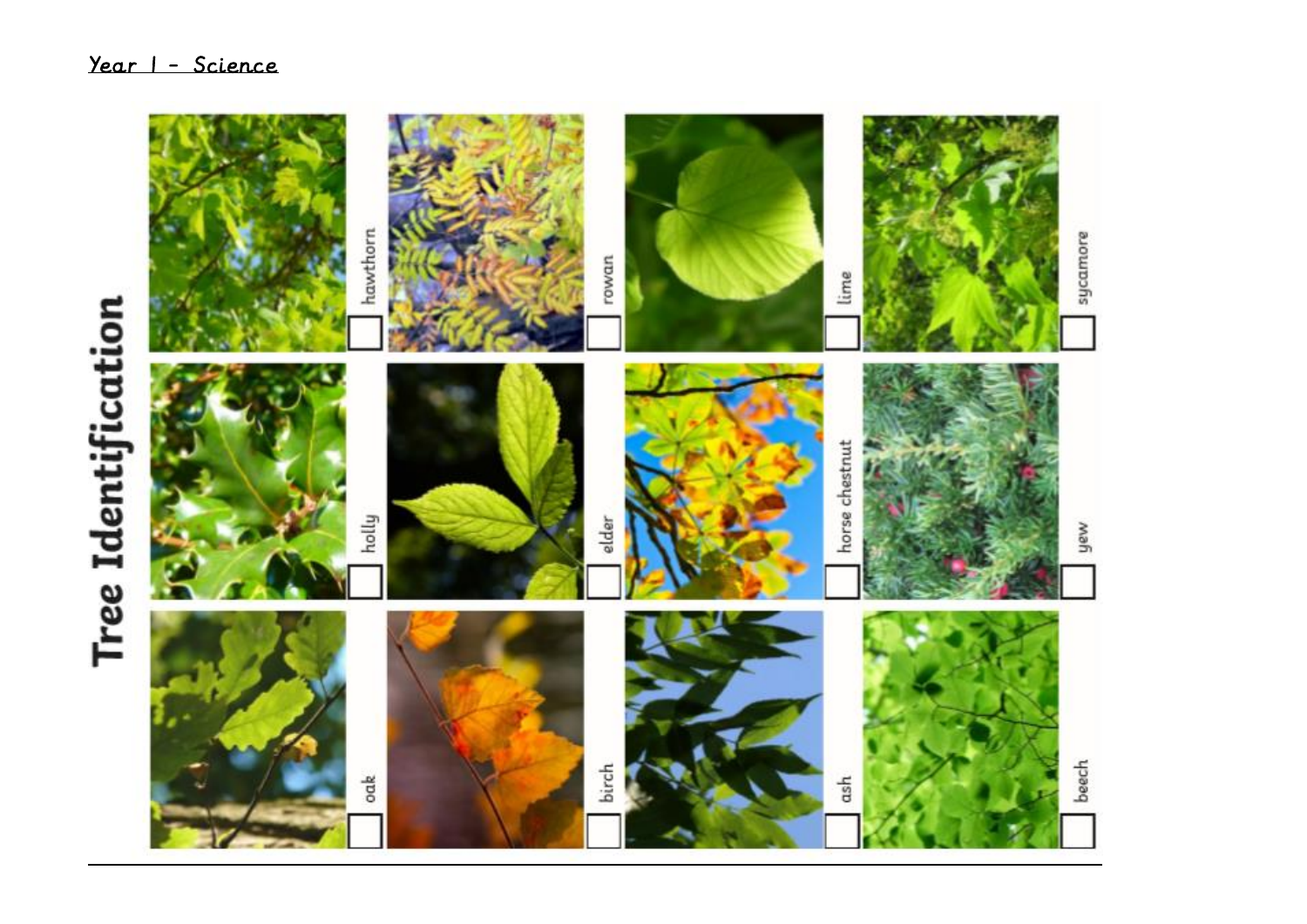## Reception - History/Understanding the world

It is very hot in Kenya, but they also have very heavy rain. Therefore, their houses need to be waterproof. The Maasai cover their roofs with cow dung and are called Inkajijik.

The rest of the house is built with twigs, mud, and leaves. The whole family live in one room together.





## An example paper hut:



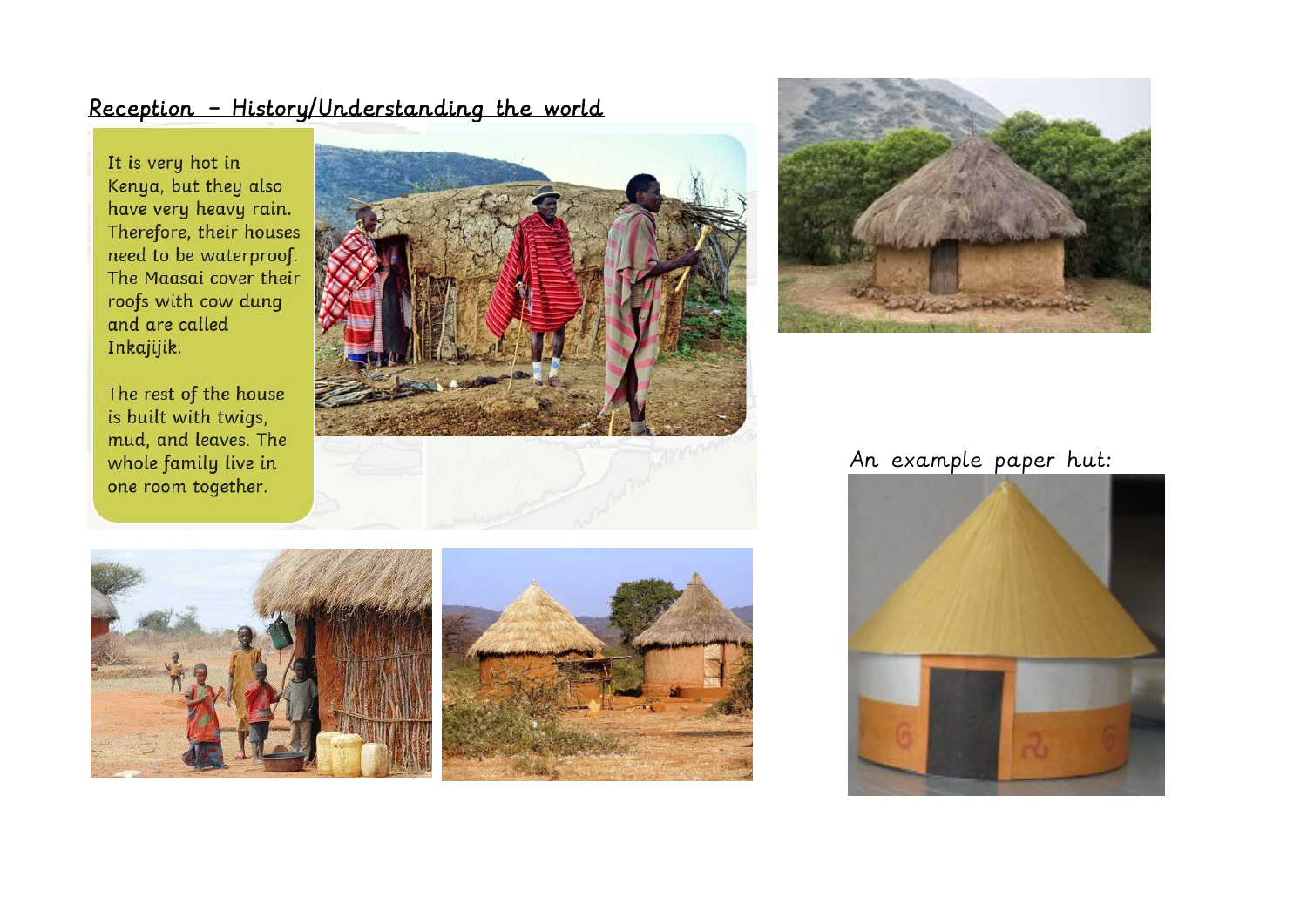# Year 1 - History

| Nelson Mandela was born in<br>South Africa in 1918.                                                                                                           | Until 1992, the government in South $\sqrt{ }$<br>Africa ran an apartheid. An apartheid<br>is when black people have to live apart<br>from white people.<br>Most black people had no jobs, were<br>very poor and could not vote because<br>of this. | Nelson grew up in a village<br>and went away to study<br>law when he was a young<br>man. He wanted to help<br>free black people from<br>apartheid.                               |
|---------------------------------------------------------------------------------------------------------------------------------------------------------------|-----------------------------------------------------------------------------------------------------------------------------------------------------------------------------------------------------------------------------------------------------|----------------------------------------------------------------------------------------------------------------------------------------------------------------------------------|
| In 1963 Nelson was sent to prison for<br>taking part in protests about the<br>apartheid.<br>This is Robben Island where Nelson<br>Mandela was kept in prison. | This is the cell where<br>Nelson Mandela spent<br>27 years in prison.<br>He was released in<br>1990 after the laws<br>were changed.                                                                                                                 | He won the 1993 Nobel Peace Prize for<br>ending the Apartheid then became<br>president of South Africa in 1994 -<br>and black people were allowed to vote<br>for the first time. |
| He worked to bring peace to the<br>country and to help black people.                                                                                          | Rest In Peace                                                                                                                                                                                                                                       |                                                                                                                                                                                  |
| He retired in 1999 and spent his time<br>travelling the world helping other<br>countries solve their problems.                                                | In 2013 Nelson Mandela died at the<br>age of 95.<br><b>NELSON</b><br><b>MANDELA</b><br>1918-2013                                                                                                                                                    |                                                                                                                                                                                  |